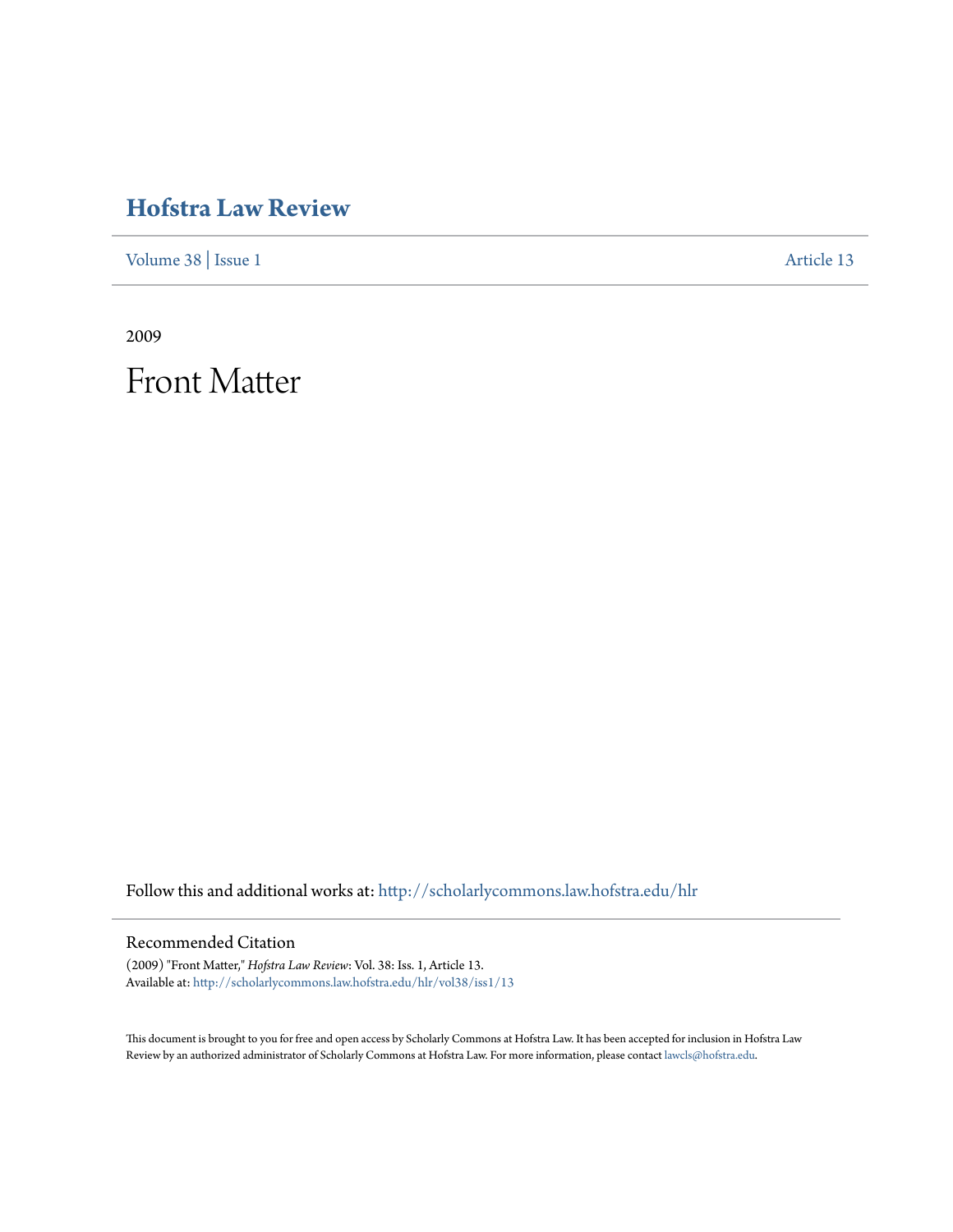# HOFSTRA IAW REVIEW

Volume **38,** No. 1 Fall **2009**

#### **CONTENTS**

**IDEA**

| Small is the New Biglaw: Some Thoughts on      |    |
|------------------------------------------------|----|
| TECHNOLOGY, ECONOMICS, AND THE                 |    |
| PRACTICE OF LAW  Glenn Harlan Reynolds         | 1  |
| <b>ARTICLES</b>                                |    |
| WHAT THE LAW SHOULD (AND SHOULD NOT) LEARN     |    |
| FROM CHILD DEVELOPMENT RESEARCH Emily Buss     | 13 |
| LEGAL TURMOIL IN A FACTIOUS COLONY:            |    |
| NEW YORK, 1664-1776  William E. Nelson         | 69 |
| DISCOVERING SECRETS: ACT OF STATE DEFENSES TO  |    |
|                                                |    |
| AN ATTORNEY-CLIENT PRIVILEGE FOR EMBATTLED TAX |    |
| PRACTITIONERS: A LEGISLATIVE RESPONSE TO       |    |
| UNCERTAIN LEGAL COUNSEL  William H. Volz 213   |    |
| Theresa Ellis                                  |    |

#### *The Case of the Headless Baby*

THE **CASE** OF THE HEADLESS BABY: DID INTERRACIAL **SEX IN THE MASSACHUSETTS BAY COLONY LEAD** TO INFANTICIDE **AND** THE EARLIEST **HABEAS CORPUS** PETITION **IN** AMERICA? **. . . . . . . . . . . . Melinde** *Lutz Sanborn* **255**

#### REMARKS

| HABEAS BY ANY OTHER NAME  Eric M. Freedman 275          |  |
|---------------------------------------------------------|--|
| CATEGORIZING ZIPPORAH'S PETITION  William E. Nelson 279 |  |